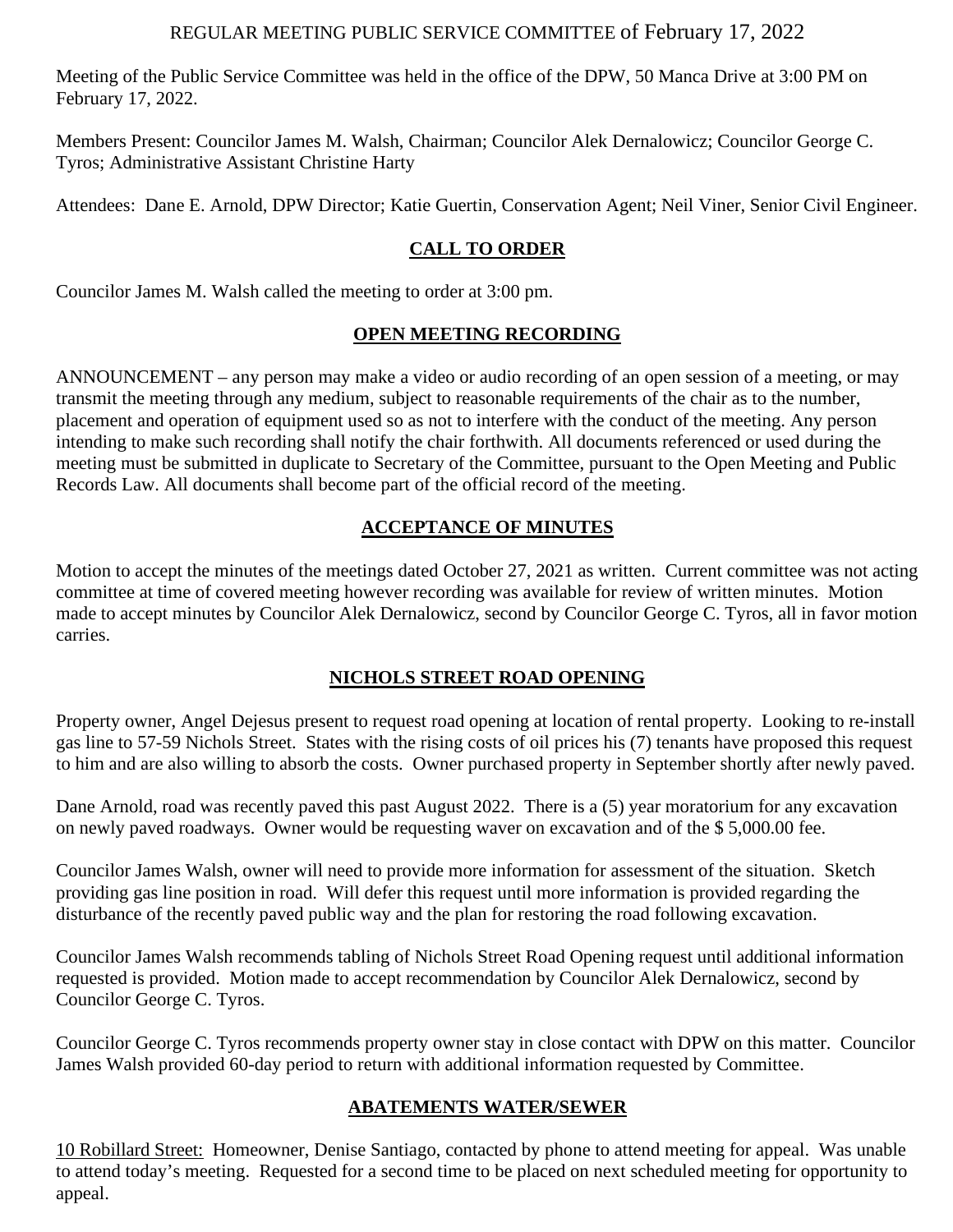Councilors resume brief discussion, agree to allow owner of 10 Robillard one more opportunity to attend next scheduled meeting for appeal of water/sewer bill. Motion made by Councilor George C. Tyros, second by Councilor Alek Dernalowicz to extend appeal opportunity one last time to next scheduled meeting.

#### **REPORTS FROM DEPARTMENT HEADS**

Dane Arnold: Provided committee members handouts. First handout in regard to the DPW Road Opening Policy. After discussion with Committee Chair and Mayor we are looking to convert/draft policy into ordinance. Additional ordinance drafting also in works for water and sewer. Once complete will bring to PSC and then Council as a whole.

> Councilor James Walsh, this drafting of ordinance came about after discussion with Dane regarding the Nichols Street road opening request. It was found the road opening moratorium is a direct policy of DPW rather than ordinance.

> Dane, second handout is Drinking Water mailing to all City water residents. During recent repair and cleaning of water storage well at Crystal Lake Treatment Facility there was a brief 40-minute period, where upon bringing well back online, the chlorine level had dropped just below limit. It was a brief period, no concern to residents (no boil water action needed) however DEP requirement is we send out Drinking Water Notification.

> Dane, third handout is draft of paving list/plan. Portion of handout in blue covers portion of City covered by Water Main Project. Cost to pave portion of City from water project would be 1.8-million dollars. There is approximately 367,000 dollars remaining from the original 11-milliondollar loan. Would need to ask City Council for additional 1.5-million-dollar loan.

Portion of handout in red is not part of the Water Main Project. Cost to pave this portion is 1.1-million dollars, of which there is money left in our paving account as well as Chapter 90 account. Would need to request an additional 260,000 dollars, however this will leave us with no money for any other paving. Included in paving list/plan are sidewalks to be completed, noted in green.

Councilor James Walsh, could this be covered by the infrastructure legislation? Dane, unsure, regarding question of infrastructure bill. It will need to be determined what part of paving list can be done. Councilor James Walsh, this will be the Mayor's decision.

Dane, we had a virtual meeting with State regarding paving of Pearson Blvd., on docket to be paved this summer. Also working on paving of Pearl Street, road is in bad shape, delaminated. Design of rotary design is finalized and on docket for construction in 2024.

Councilor James Walsh, we can discuss design details of rotary at next meeting.

Dane, Route 140 tip project, construction this year. Location is from Green Street at horse stables to Winchendon.

Councilor Alek Dernalowicz, will Pearson project include sidewalks? Dane, yes from Williams to the rotary @ Olney Street.

Chris Coughlin: \*\*\*Chris is not present for meeting, Dane Arnold provides updates on his behalf. The street light request at Beagle club has been installed. The street light request for back school access at Blanchard Street has not been completed.